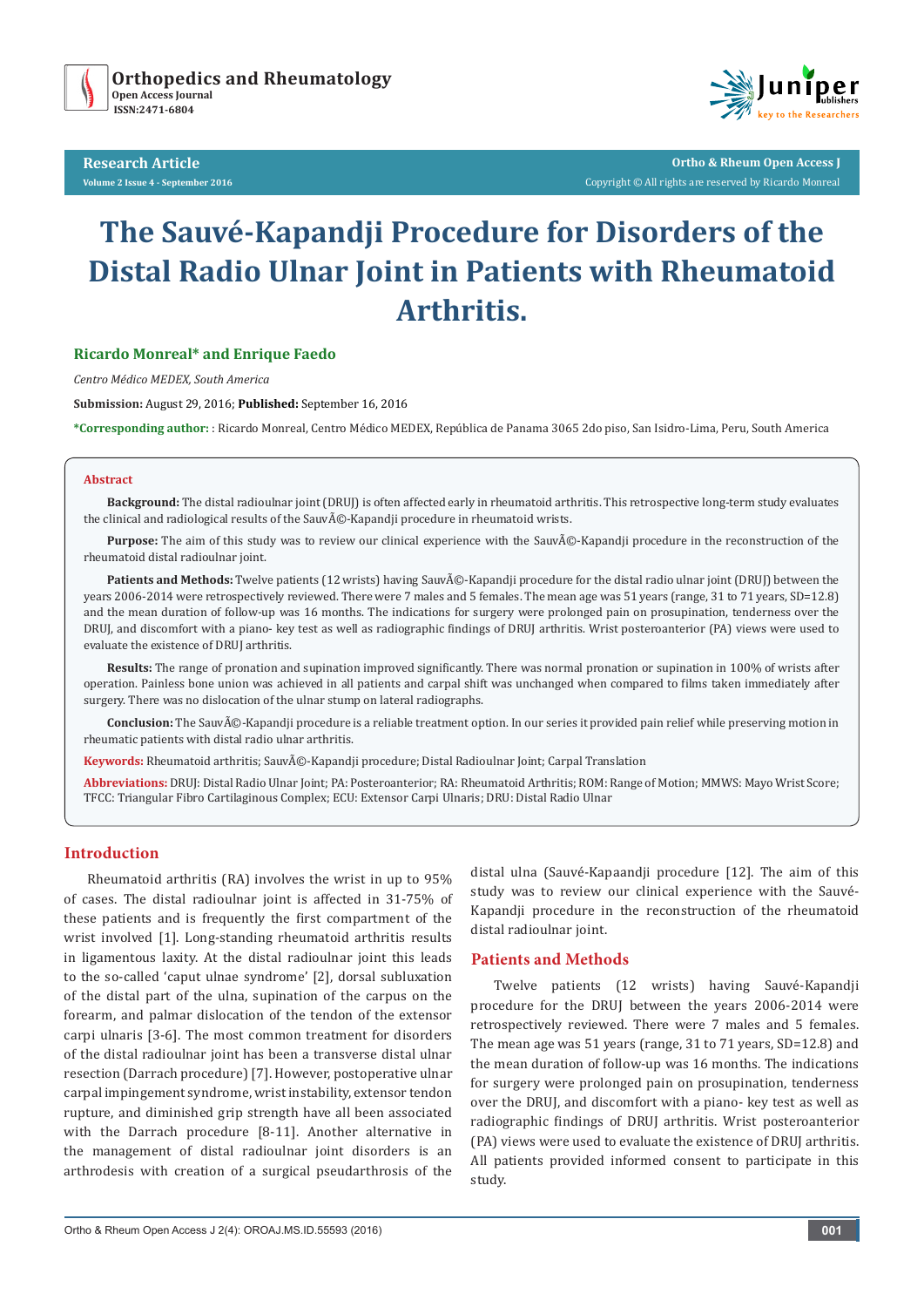#### **Operative technique**

The operative technique consists of a dorsal approach to the distal radio ulnar joint (DRUJ) with synovectomy and resection of 10-15 mm segment of the ulna proximal to the ulnar head. If ulnar recession for an ulnar positive variance is required, then excision of an ulnar segment of appropriate size is removed to allow the distal ulnar fragment to be pulled proximally to neutral ulnar variance maintaining a 15 mm gap while for patients with neutral or negative ulnar variance, a 15 mm segment of ulna is excised before screw fixation of the DRUJ. The cartilage from the DRUJ was removed, and the joint was fixed with one 3.5 mm Ø cancellous screw and other 3.5 mm  $\emptyset$  cortical screw proximally. Part of the pronator quadratus muscle was interposed between the two ends of the ulna to discourage bone healing. The ECU tendon was fixed on the dorsal aspect of the ulnar head with a flap from the retinaculum.

A plaster splint was worn for 10 days after surgery. Active pronationsupination exercises were started on the first postoperative day; unrestricted mobilisation was allowed after splint removal. Additional immobilization varied if extensor tendon ruptures or repairs were performed. Four of the 12 wrists with an extensor tendon rupture underwent a free tendon graft of the palmaris longus tendon. Measurements at last follow-upincluding range of motion (ROM), pain, and x-ray films were reviewed and compared with the preoperative values. The ROM measurement involved dorsiflexion, palmarflexion, pronation and supination. Differences between the groups were analyzed by Student's t test. A P value <0.05 was considered to be statistically significant. With regard to supination and pronation, 80° of each was accepted as the lower limit of normal, 66°-79° as good, 50°-65° as satisfactory, and less than 50° as poor [13].



The assessment of pain was evaluated according to the Mayo Wrist Score (MMWS) [14]. Standard anteroposterior and lateral radiographs of the wrists were made. Features noted were

fusion of the DRUJ, and carpal shift. Carpal shift was measured by the method shown in (Figure 1). This has been adapted from the method described by Gilula and Weeks [15]. The lunate measurement medial to the ulnar border of the radius (d-d) was compared in the immediate postoperative and follow-up x-rays. Grip strengths were not objectively measured, because they reflect multifactorial problems in the rheumatoid that cannot be appropriately controlled when evaluating a single joint [16].

#### **Results**

(Table 1) Clinical assessment indicated that there was no significant change in the dorsiflexion or palmarflexion of the wrist joint, while the range of pronation and supination improved significantly ( $p < 0.05$ ). There was normal pronation or supination in 100% of wrists after operation (Figure 2). Preoperatively, all patients had moderate to severe pain facing the distal radioulnar joint but painless bone union was achieved in all patients. Carpal shift was unchanged when compared to films taken immediately after surgery (Figure 3). There was no dislocation of the ulnar stump on lateral radiographs.

**Table 1:** Clinical Assessment.

| <b>Range of motion (ROM)</b><br>$(n=12)$                                                                               |                  |                          |                   |                   |  |
|------------------------------------------------------------------------------------------------------------------------|------------------|--------------------------|-------------------|-------------------|--|
|                                                                                                                        | Pre<br>operative | Post<br>operative        | P value           |                   |  |
| Dorsiflexion                                                                                                           | 48.75<br>(7.94)  | 51.50<br>(7.55)          | 0.3941            |                   |  |
| Palmarflexion                                                                                                          | 46.25<br>(8.29)  | 50.42<br>(7.53)          | 0.2108            |                   |  |
| Pronation                                                                                                              | 44.58<br>(10.97) | 87.50<br>(3.37)          | 0.0001<0.05       |                   |  |
| Supination                                                                                                             | 48.75<br>(12.45) | 87.08<br>(3.96)          | 0.0001<0.05       |                   |  |
| Mean (standard deviation). There were no significant differences<br>about the ROM except for pronation and supination. |                  |                          |                   |                   |  |
| <b>Forearm Rotation</b>                                                                                                |                  |                          |                   |                   |  |
|                                                                                                                        | <b>Pronation</b> |                          | <b>Supination</b> |                   |  |
|                                                                                                                        | Pre<br>operative | <b>Post</b><br>operative | Pre<br>operative  | Post<br>operative |  |
| $> 80^\circ$ (normal)                                                                                                  |                  | 12                       |                   | 12                |  |
| 66°-79° (good)                                                                                                         |                  |                          |                   |                   |  |
| $50^\circ - 65^\circ$<br>(satisfactory)                                                                                | 4                |                          | 5                 |                   |  |
| $< 50^\circ$ (poor)                                                                                                    | 8                |                          | 7                 |                   |  |
| Pain                                                                                                                   |                  |                          |                   |                   |  |
|                                                                                                                        | Pre<br>operative | Post operative           |                   |                   |  |
| No pain                                                                                                                |                  |                          | 12                |                   |  |
| Mild Occasional                                                                                                        |                  |                          |                   |                   |  |

Moderate,

Severe to

moderate, 7<br>tolerable 7

 $\frac{3}{2}$  intolerable  $\frac{5}{2}$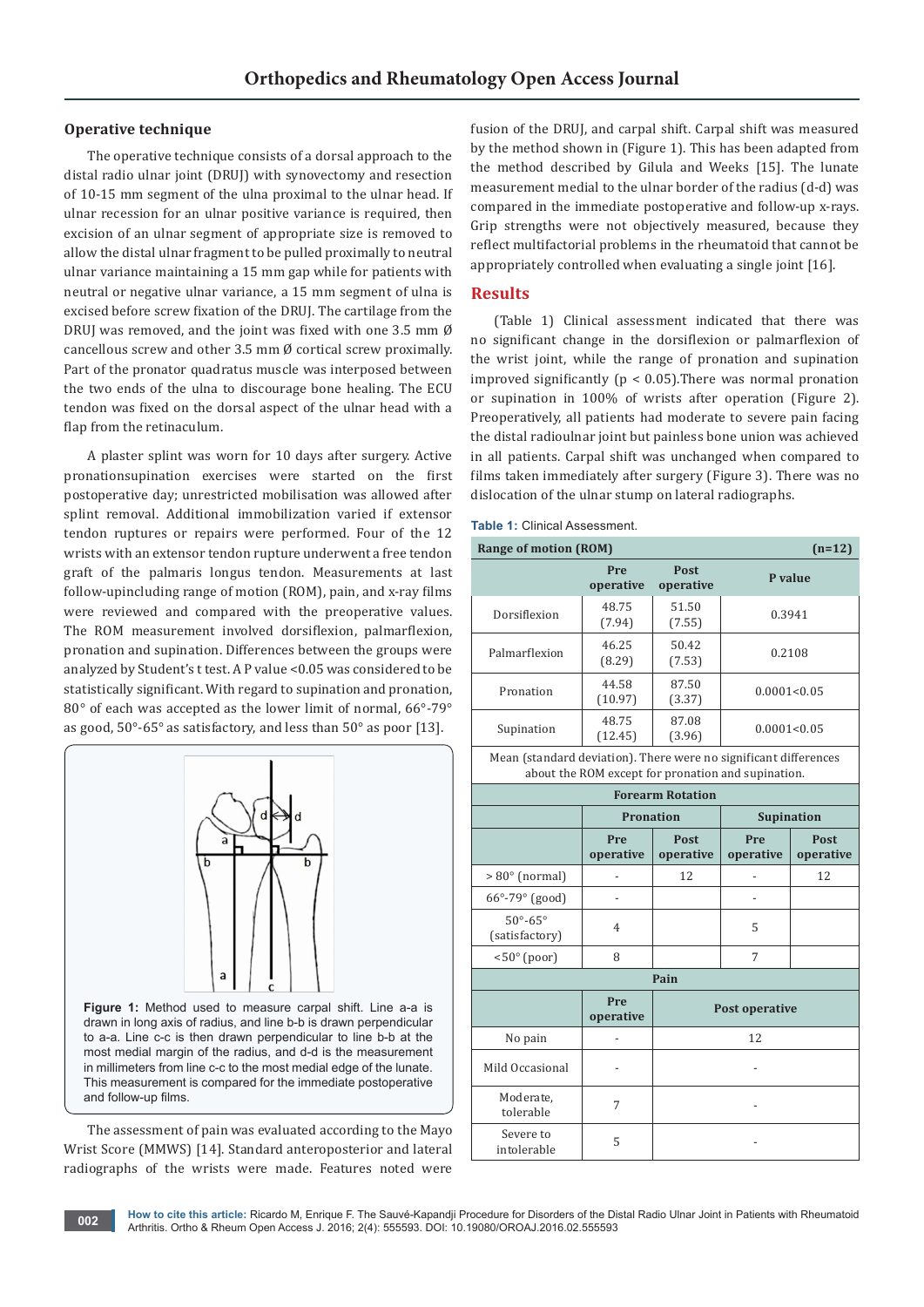

**Figure 2:** Normal pronation or supination (≥80°) in 100% of wrists after operation.



**Figure 3:** Bone union was achieved in all patients. (A) AP x-ray view of wrist immediately after surgery. (B) AP x-ray of same wrist 22 months later showing carpal shift was unchanged.

#### **Discussion**

Rheumatoid arthritis (RA) involves the wrist in up to 95% of cases. The distal radioulnar joint is affected in 31-75% of these patients and is frequently the first compartment of the wrist involved [1]. Wrist involvement in rheumatoid arthritis (RA) usually begins on the ulnar side, and distal radioulnar joint (DRUJ) disorders such as arthritis and subluxation are a very common problem. The stability of the DRUJ is assured by the triangular fibrocartilaginous complex (TFCC) and the extensor carpi ulnaris (ECU). Additional stabilizers are the interosseous membrane and the pronator quadratus muscle. The distal radioulnar (DRU) joint is the keystone weight-bearing joint of the distal forearm. In rheumatoid arthritis, the ulnar column of the carpus tends to slide anteriorly with supination of the carpus. The DRU joint can dislocate with accentuation of the prominence of the ulnar head as a result of the anterior dislocation of the carpus and the radius. This creates caput ulnae syndrome [2]. The main goal of surgery of the rheumatoid wrist is a pain-free wrist with restoration of painless pronation/supination.

For DRUJ problems secondary to RA, there are two operations that are effective: resection the distal ulna and arthrodesis of the distal radioulnar joint combined with the creation of a pseudarthrosis of the distal ulna. Traditionally, resection of the distal ulna (the Darrach procedure) has been the operation of choice for most problems involving distal radioulnar degeneration but reported postoperative problems with this

procedure have included distal ulnar instability, translation of the carpal bones in the ulnar direction, weakness, and pain of the wrist [8,9].

The resection of the distal end of the ulna was first report by Moore [17] in 1880 and popularized by Darrach [18,19] in 1912. The procedure was originally described and used in the treatment of traumatic derangements of the distal radio ulnar joint and the first report of its use in rheumatoid wrist surgery came from Smith Petersen [20]. This is an effective procedure in alleviating pain from DRUJ disease and distal ulna impingement on the carpus. The main concern of the Darrach procedure for RA is the potential ulnar translation of the carpus for patients with weak ligamentous support. For patients whose lunates are already migrating ulnarly, a concomitant radio-lunate fusion can be performed, provided that the midcarpal joint is intact.

Another option is the Sauvé-Kapandji procedure [12] for treating caput ulnae syndrome involving radioulnar arthrodesis with resection of an ulna segment. The review of literature shows clearly the positive effect of this procedure in terms of function [21-25]. Alternatively, arthrodesis of the distal radioulnar joint combined with a proximal ulna ostectomy and creation of a pseudarthrosis of the distal ulna to provide rotatory function (Suavé-Kapandji procedure) should be considered. The preserved ulna head gives support to the ulnar carpus and prevents ulnar translation of the carpus. A potential problem is the unpredictable fusion of the DRUJ when the bone stock in RA is not sufficient.

An interesting variation of this procedure is the Masada's shelf arthroplasty procedure [26] in which the excised distal ulna is turned 90 degrees and inserted into the radius to promote better bone contact for fusion. There is a recent interest in replacing the distal ulna with prosthesis. The long-term outcome of this procedure has not been proven. DRU joint prostheses are under development and today are only indicated as a salvage procedure [27].

The sequential rupture of the extensor tendons of the fingers, beginning with the little finger, is a common and disabling complication of rheumatoid arthritis. It results from tenosynovial invasion of tendons or, more commonly, from their attrition on the ulnar head, as described in osteoarthritis of the distal radioulnar joint by Vaughan-Jackson [28]. In our series 4 wrists with extensor tendon rupture underwent a free tendon graft of the palmaris longus tendon.

## **Conclusion**

The Sauvé-Kapandji procedure is a reliable treatment option. In our series it provided pain relief while preserving motion in rheumatic patients with distal radio ulnar arthritis.

#### **Statement of Informed Consent**

 All study participants provided informed written consent prior to study enrollment.